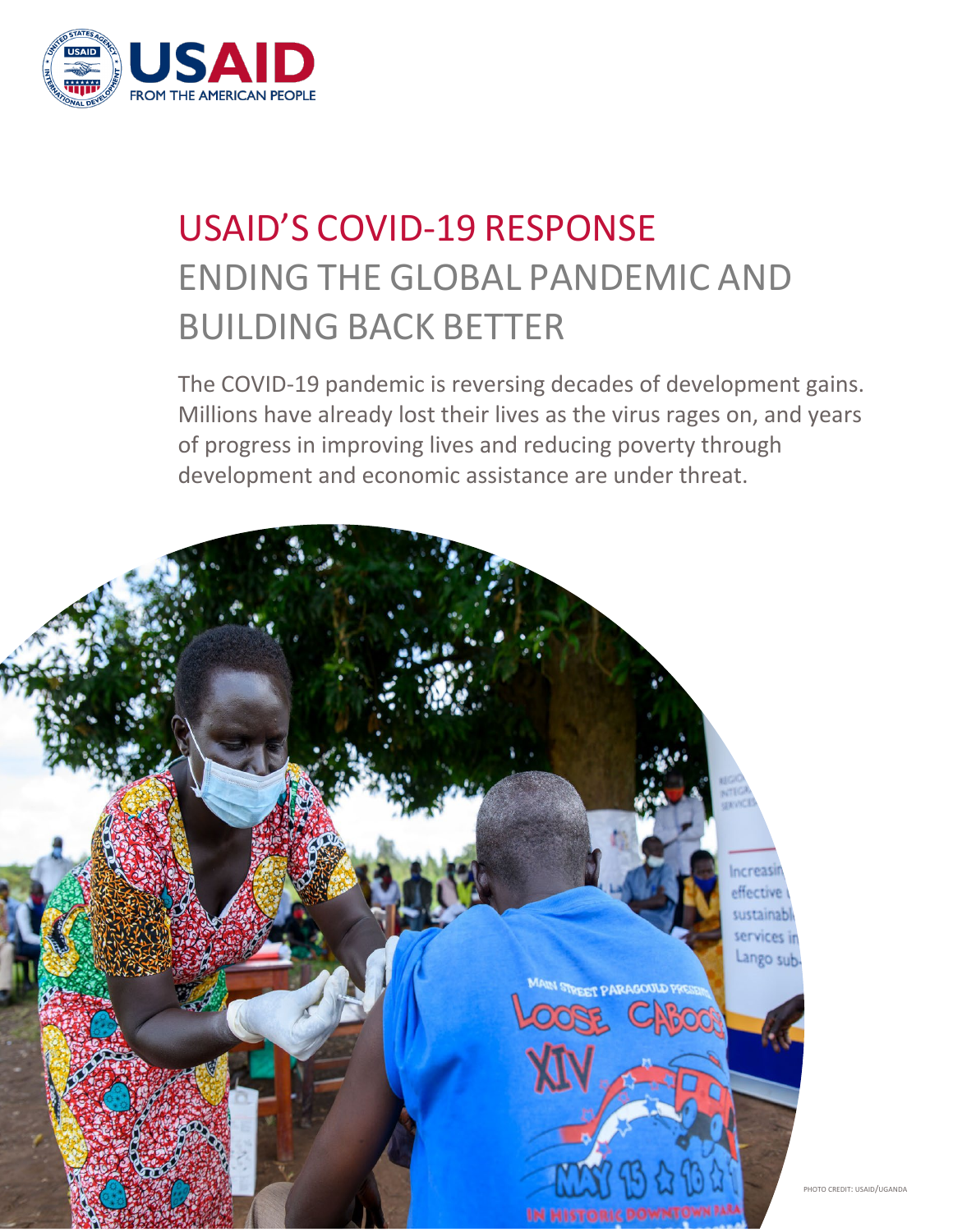The United States is leading the global fight against COVID-19 to beat the pandemic, stem and recover from the pandemic's widespread secondary effects, take steps to mitigate future pandemic threats, and build back better the U.S. and global economy.

The U.S Agency for International Development (USAID) works in more than 120 countries and has provided more than \$9.6 billion<sup>[1](#page-1-0)</sup> to date in COVID-19 supplemental funding toward the fight against COVID-19, including efforts to address the social and economic effects of the pandemic. USAID works with partner governments and civil society to deliver and distribute vaccines, protect and train health workers, disseminate key public health information, deliver emergency food and critical humanitarian services and supplies, provide support in risk communication and community engagement, support infection, prevention, and control, strengthen continuity of basic services and social and economic support, and sustain education for millions of students.

# **HOW USAID IS FIGHTING THE PANDEMIC**

USAID ensures that staff are able to work safely and effectively as they implement the U.S. COVID-19 Global Response and Recovery Framework (Framework) that was released by the White House on July 1, 2021. The Framework includes five objectives to end the pandemic and build back better:



**Objective 1:** Accelerate widespread and equitable access to and delivery of safe and effective COVID-19 vaccinations

**Objective 2:** Reduce morbidity and mortality from COVID-19, mitigate transmission, and strengthen health systems, including to prevent, detect, and respond to pandemic threats



**Objective 3:** Address acute needs driven by COVID-19, mitigate household shocks, and build resilience



**Objective 4:** Bolster economies and other critical systems under stress due to COVID-19 to prevent backsliding and enable recovery



**Objective 5:** Prevent, detect, and respond to pandemic threats

# **USAID INVESTMENTS IN FIGHTING THE PANDEMIC**

Below is a summary of funding provided by the Coronavirus Preparedness and Response Supplemental Appropriations Act, 2020 (COVID-19 Supplemental, P.L. 116-123), the Coronavirus Aid, Relief, and Economic Security Act (CARES Act, P.L. 116-136), and the FY 2021 Omnibus and COVID Relief and Response Act (Consolidated Appropriations Act, P.L. 116-260). This summary also includes USAID's

<span id="page-1-0"></span><sup>&</sup>lt;sup>1</sup> \$9.6 billion of obligated funding doesn't include ARP/HIV funds or ARP/HIV/Global Fund resources appropriated to the Department of State, prior year and repurposed funds.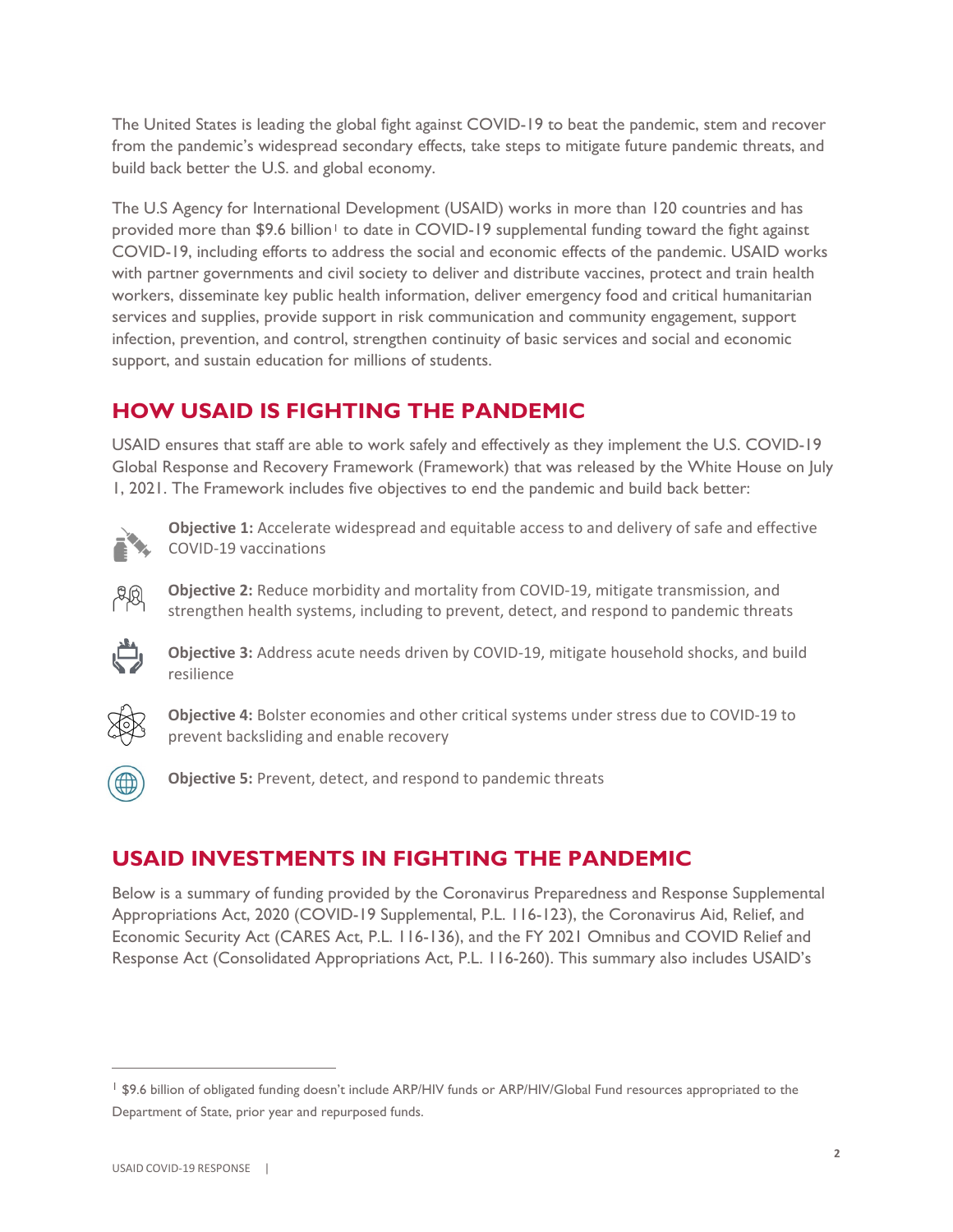obligated funds from the **\$11.5 billion[2](#page-2-0)** (in Global Response) provided to the U.S. government through the historic American Rescue Plan Act (ARP, P.L. 117-2).

All figures below represent funding obligated by USAID as of January 3, 2022, and include illustrative examples of the activities this funding has supported.

## **SUPPORT VACCINE ACCESS AND DELIVERY AND PUBLIC HEALTH RESPONSES TO THE PANDEMIC: OBJECTIVE 1 AND OBJECTIVE 2**

In support of the health system and public health components of Objectives 1 and 2 of the Framework, funding in this category focuses on a wide range of interventions to treat those ill with COVID-19 and to prevent further transmission among and across communities. This includes funding to support the delivery of more than 200 million Pfizer vaccine doses in 2021, with 800 million more planned in 2022. Examples of other activities supporting these objectives include:

- Vaccine procurement, distribution, and deployment
- Development of national vaccines strategies
- Increased oxygen capacity
- Strengthened supply chains
- Community mobilization, risk communication, and vaccine awareness campaigns
- Infection prevention and control in communities and health facilities, including through continuity of water, sanitation, and hygiene services
- Health workforce training
- Diagnostic test kit procurement, laboratory and diagnostics strengthening, and support for sample transport networks
- Support for genomic sequencing and surveillance activities

#### AS OF JANUARY 3, 2022, USAID'S RELATED NET INVESTMENTS INCLUDE:

- **\$1.5 billion** in ARP funds, in addition to \$2 billion from Gavi, to support the United States' (June 2021) procurement of 500 million Pfizer doses for distribution through COVAX to up to 100 countries, including African Union Member States.
- **\$414.5 million** in ARP funds to provide COVID-19 rapid responses for urgent healthcare needs and critical commodities and technical assistance in COVID-19 hotspots, including to India, and other countries in South Asia, South America, and Sub-Saharan Africa.
- **\$400 million** in ARP funds to address the most urgent vaccine delivery and country readiness needs in low- and lower-middle-income countries and support developing countries in their continued efforts to mitigate the transmission of COVID-19 and reduce related morbidity and mortality.

<span id="page-2-0"></span><sup>2</sup> Total appropriated funds include: USAID \$4 billion; State Department \$5 billion; CDC \$750 million; Department of Agriculture (Title II, food security) \$800 million, and \$930 million in unspecified funding jointly-managed by State and USAID.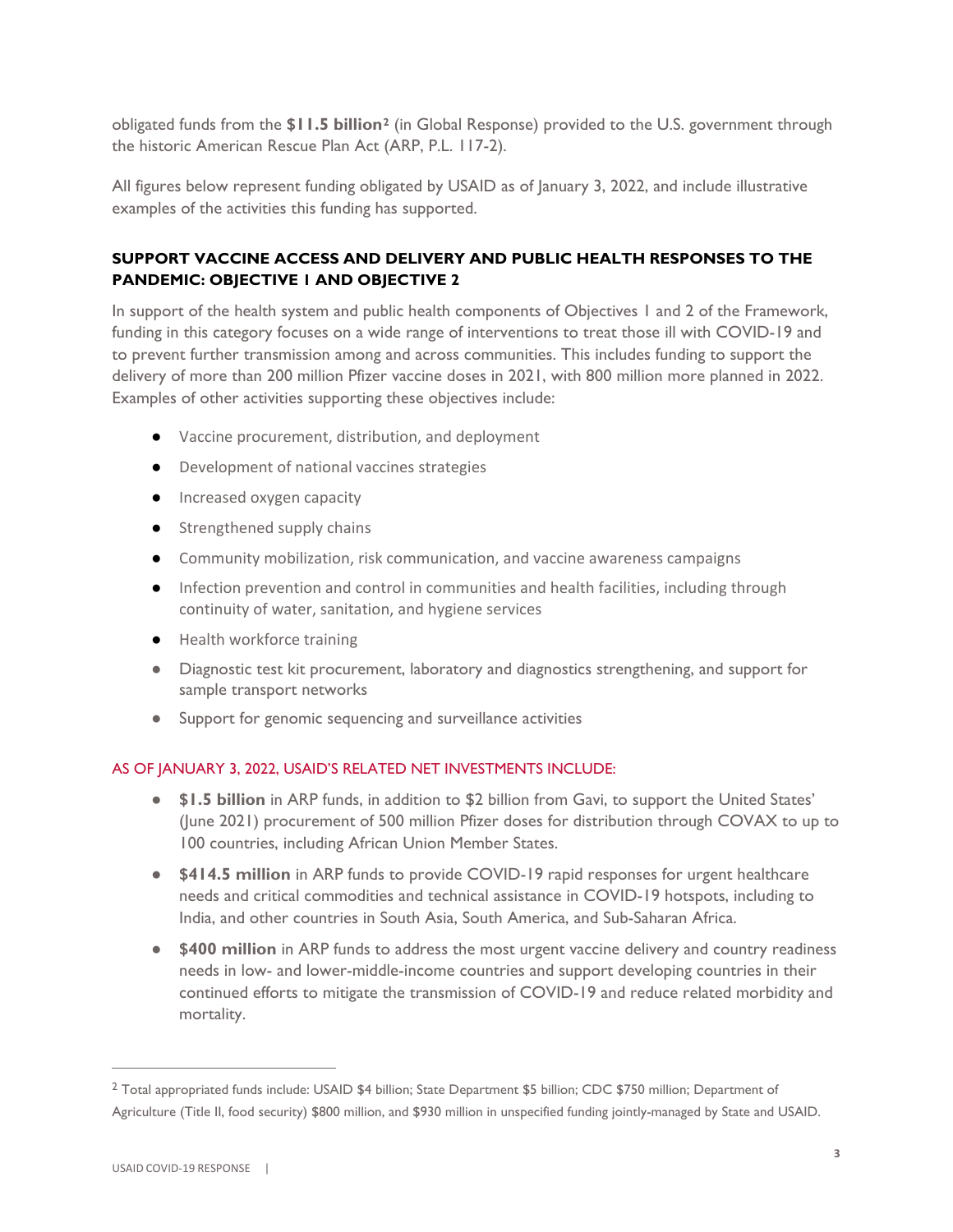- **\$4 billion** in FY 2021 funding<sup>[3](#page-3-0)</sup> to Gavi, the Vaccine Alliance, to support the purchase of vaccines for donation through COVAX, as well as vaccine readiness activities to ensure that doses can be administered quickly and effectively in up to 92 low- and middle-income countries. Of this, \$3.5 billion funds the procurement of vaccines and \$500 million supports vaccine readiness and delivery.
- **\$420.9 million** from the COVID-19 Supplemental to support critical health activities in more than120 countries, including but not limited to: risk communication and community engagement; infection, prevention, and control; case management; surveillance; and laboratory and diagnostics strengthening.

#### **ADDRESS HUMANITARIAN RESPONSES AND EMERGENCY IMPACTS CREATED BY THE PANDEMIC: OBJECTIVE 2 AND OBJECTIVE 3**

In support of the emergency components of Objectives 2 and 3 of the Framework, funding in this category assists vulnerable populations in humanitarian and other fragile settings and supports interventions to mitigate COVID-19 related impacts. Examples of activities under these objectives include:

- Emergency food and nutrition assistance
- Improved disease surveillance and digital tools
- Dignity and hygiene kits
- Cash assistance
- Gender-based violence, child protection, and mental health services
- Continuity of basic services, such as primary and reproductive health, water and hygiene supplies, and shelter
- Continuity of critical information management, coordination, and logistics support to assist first responder access to hard-to-reach populations

#### AS OF JANUARY 3, 2022, USAID'S RELATED NET INVESTMENTS INCLUDE:

- **Nearly \$1.9 billion** in ARP funds to prevent famine and mitigate food insecurity, support protection and gender-based violence programs, and strengthen critical public health initiatives to reduce transmission of COVID-19 in humanitarian settings.
- **\$558 million** from the COVID-19 Supplemental and the CARES Act to respond to acute COVID-19 related humanitarian impacts and mitigate transmission of COVID-19 in humanitarian settings.

## **STEM AND RECOVER FROM DEVELOPMENT, ECONOMIC, DEMOCRACY, HUMAN RIGHTS, AND GOVERNANCE IMPACTS OF COVID-19: OBJECTIVE 3 AND OBJECTIVE 4**

<span id="page-3-0"></span><sup>&</sup>lt;sup>3</sup> The Consolidated Appropriations Act mandated that USAID make a contribution of \$4 billion to Gavi, the Vaccine Alliance.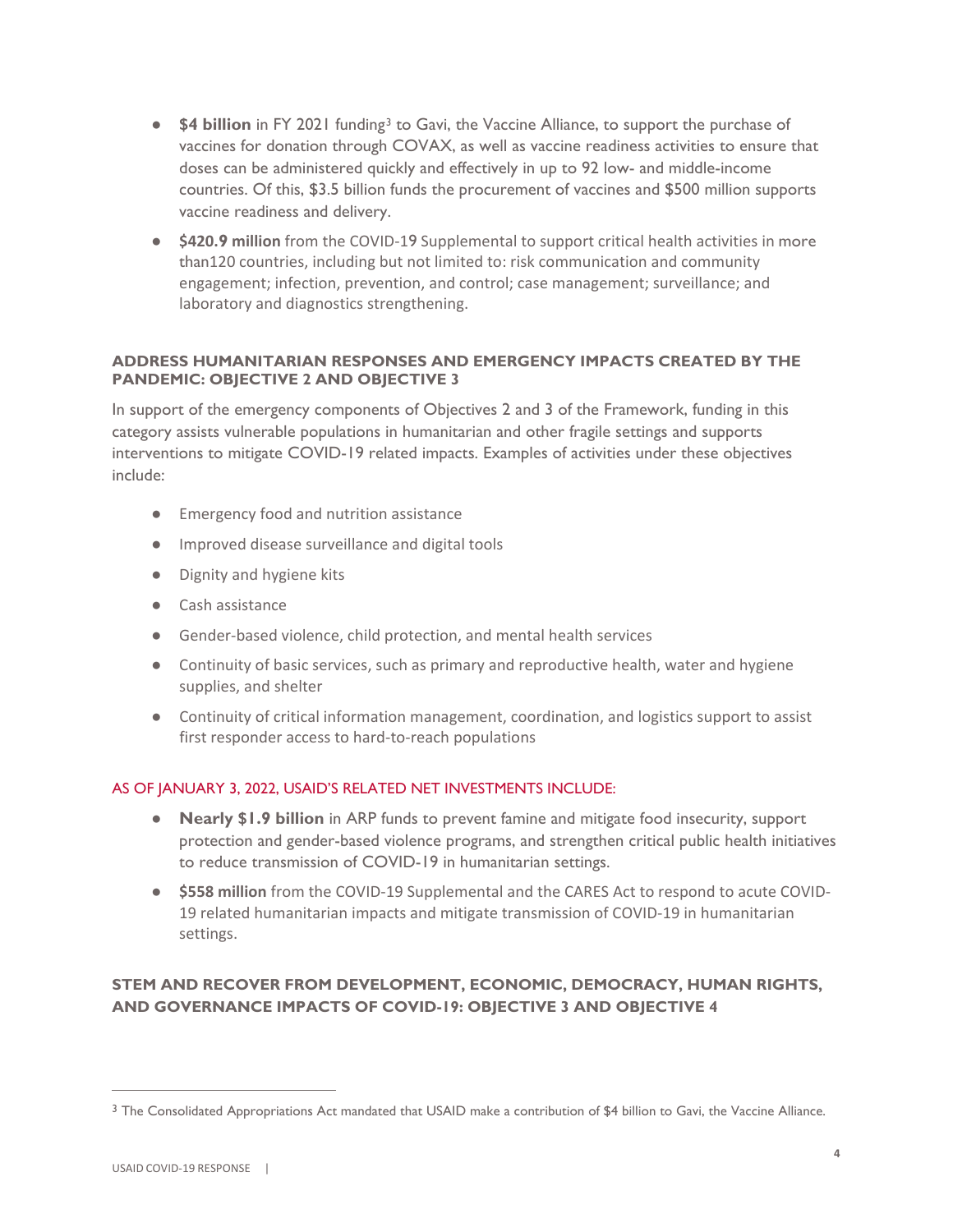To stem and recover from the secondary impacts of the pandemic, which have disproportionately affected women and girls, funding under Objectives 3 and 4 of the Framework bolsters economies and critical systems worldwide. Activities under these objectives include:

- Cash grants to support agriculture, livelihoods, and service sectors
- Business development assistance to small and medium enterprises, including those owned by people in vulnerable situations, such as Indigenous Peoples, and provision of micro-credit
- Support to civil society in conducting risk communication activities in their communities
- Adaptation of trade and investment tools to help businesses protect their investments
- Provision of personal protective equipment and hygiene supplies to enable those providing critical services to continue operating safely
- Support to learning institutions to adapt to digital learning environments

#### AS OF JANUARY 3, 2022, USAID'S RELATED NET INVESTMENTS INCLUDE:

- **\$231 million** in COVID-19 Supplemental resources in every region and a variety of sectors. For example:
	- − More than **\$76 million** to help micro-, small-, and medium-enterprises (MSME) recover from the significant economic impacts of the pandemic through job-skills and resilience training and MSME innovation. Funds have also assisted MSME in navigating trade barriers and regulations.
	- − More than **\$26 million** to support democracy, rights, and governance and to prevent further democratic backsliding due to the COVID-19 pandemic.
	- − More than **\$21.6 million** to help mitigate the impacts of the pandemic on education and critical social services.
	- − Almost **\$11 million** to support migrants and other vulnerable populations in recovering from some of the secondary impacts of the pandemic, such as access to livelihoods, social services, and shelter.
	- − More than **\$8.7 million** to expand programs to counter trafficking in persons and build resilient individuals and households within vulnerable communities, including returning migrants, people with disabilities, marginalized groups, and indigenous communities.